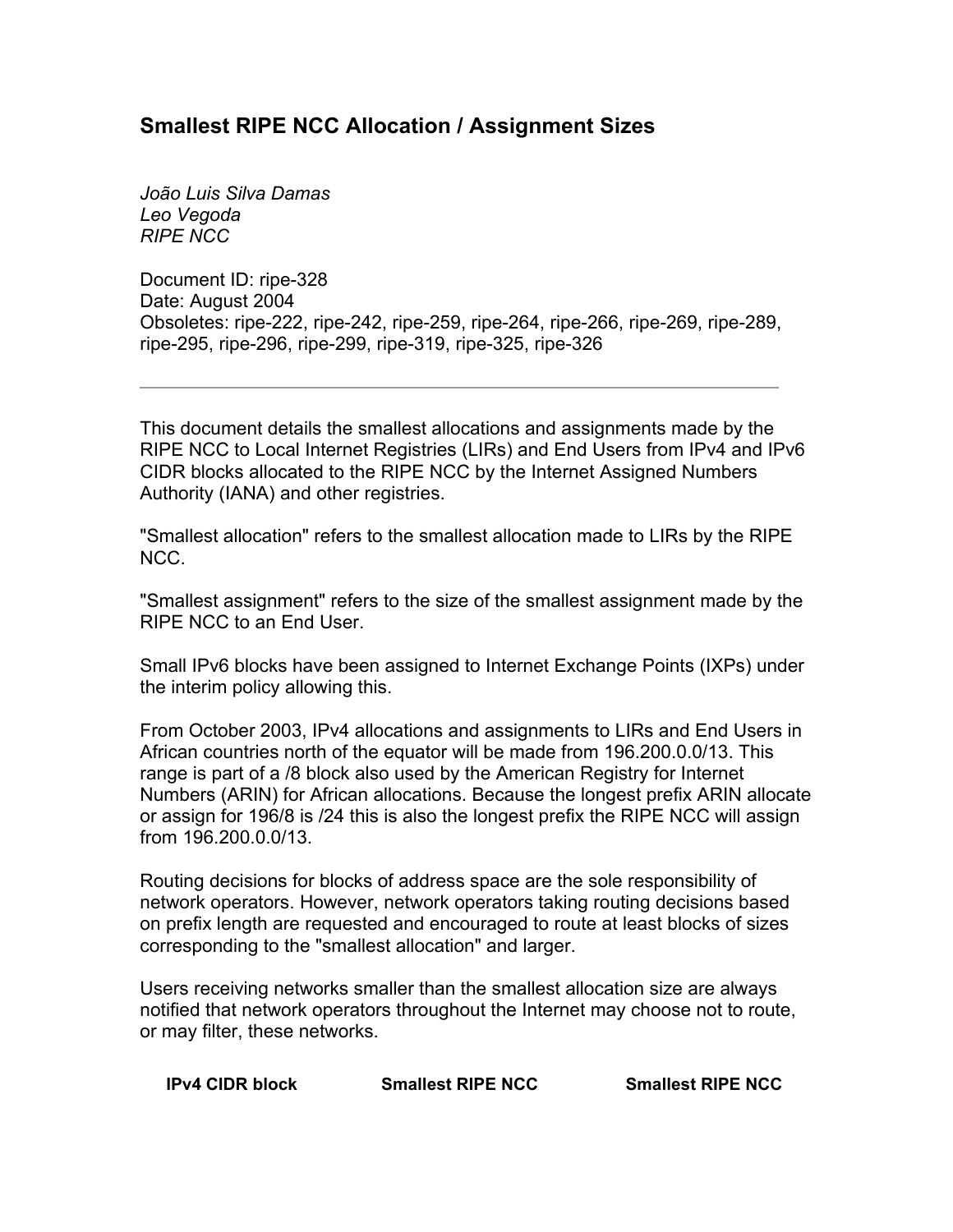|            | <b>Allocation</b> | <b>Assignment</b> |
|------------|-------------------|-------------------|
| 62/8       | /19               | /19               |
| 80/8       | /20               | /20               |
| 81/8       | /20               | /20               |
|            |                   |                   |
| 82/8       | /20               | /20               |
| 83/8       | /21               | /21               |
| 84/8       | /21               | /21               |
| 85/8       | /21               | /21               |
| 86/8       | /21               | /21               |
| 87/8       | /21               | /21               |
| 88/8       | /21               | /21               |
| 193/8      | /19               | /29               |
| 194/8      | /19               | /29               |
| 195/8      | /19               | /29               |
| 196.200/13 | /20               | 124               |
| 212/8      | /19               | /19               |
| 213/8      | /19               | /19               |
| 217/8      | /20               | /20               |

| <b>IPv6 CIDR block</b> | <b>Smallest RIPE NCC</b> | <b>Smallest RIPE NCC</b> |  |
|------------------------|--------------------------|--------------------------|--|
|                        | <b>Allocation</b>        | <b>Assignment</b>        |  |
| 2001:0600::/23         | /35                      | /48                      |  |
| 2001:0800::/23         | /32                      | 132                      |  |